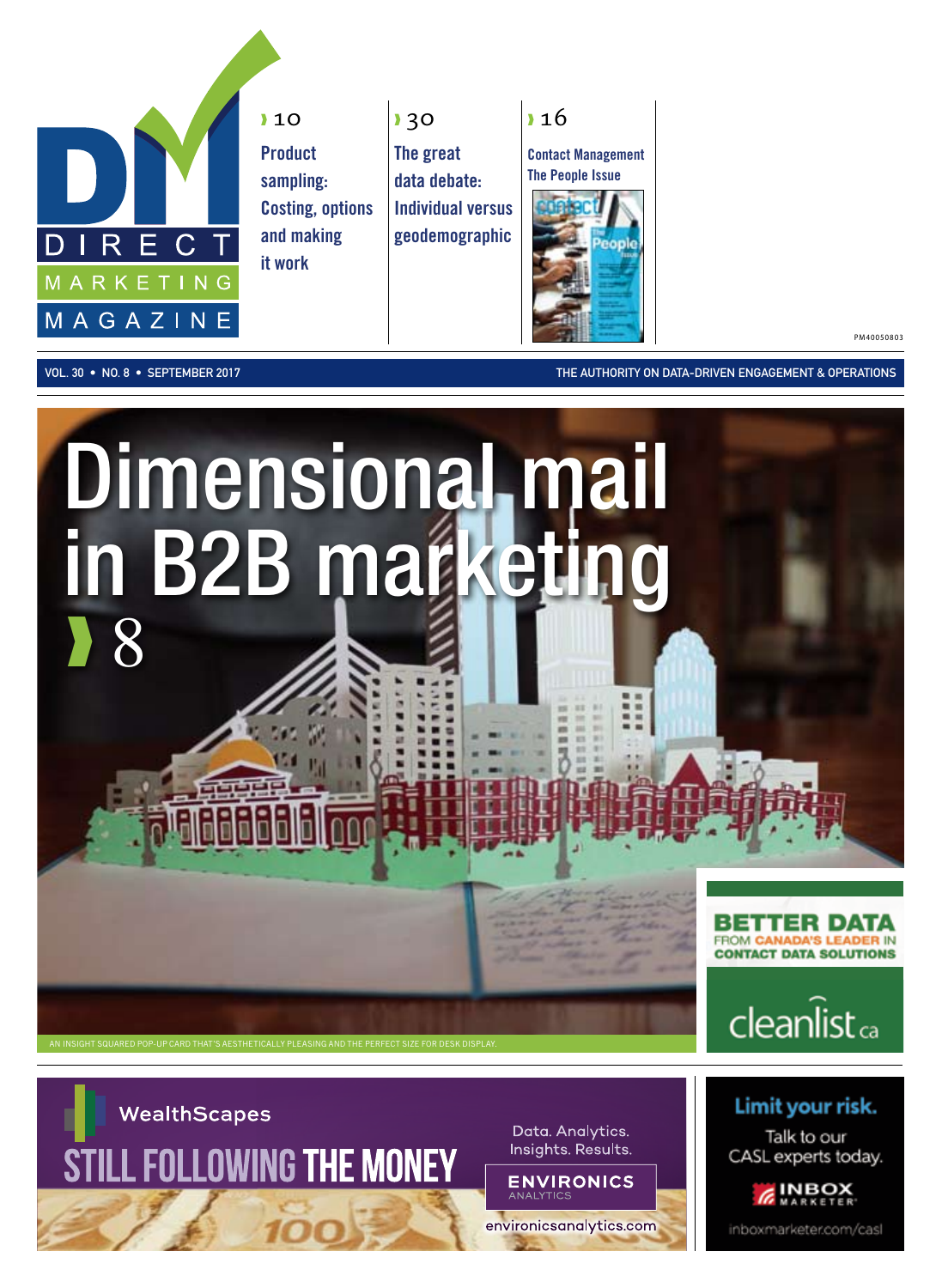## **Dimensional mail**  in the digital a



etail is<br>
rapidly<br>
rue soa it all around rapidly we see it all around

// 6

us. Amazon is venturing into brick and mortar stores. Big boxes are wading deeper into e-commerce. Online retailers are mailing print catalogues. It seems brands everywhere are rethinking their business models and marketing strategies. Direct mail is right in the mix because, when done correctly, it's a powerful component of the kinds of multichannel marketing strategies needed to survive and thrive in today's Wild West of retail. Direct mail response rates are at their highest point in over a decade, with dimensional mail response rates at the top.

Digital marketing is nimble and quick to execute, but it doesn't pack the same punch as something tangible that you can put your fingers on. A Temple University neuromarketing study found that direct mail tops digital for engagement time, recall and purchases. Digital ads seized the attention of consumers quicker, but physical ads held that attention longer, elicited a greater emotional reaction and played a more direct role in purchase decisions. While consumers who received direct mail offers were able to recall the brand 75% of the time, consumers who received digital-only versions could remember the brand only 44% of the time.

But it's not about pitting digital marketing and direct mail against each other—because they work best together. When a catalogue mails, online sales spike across all web channels. There isn't always a clear cause-and-effect relationship between a strategy and the revenue